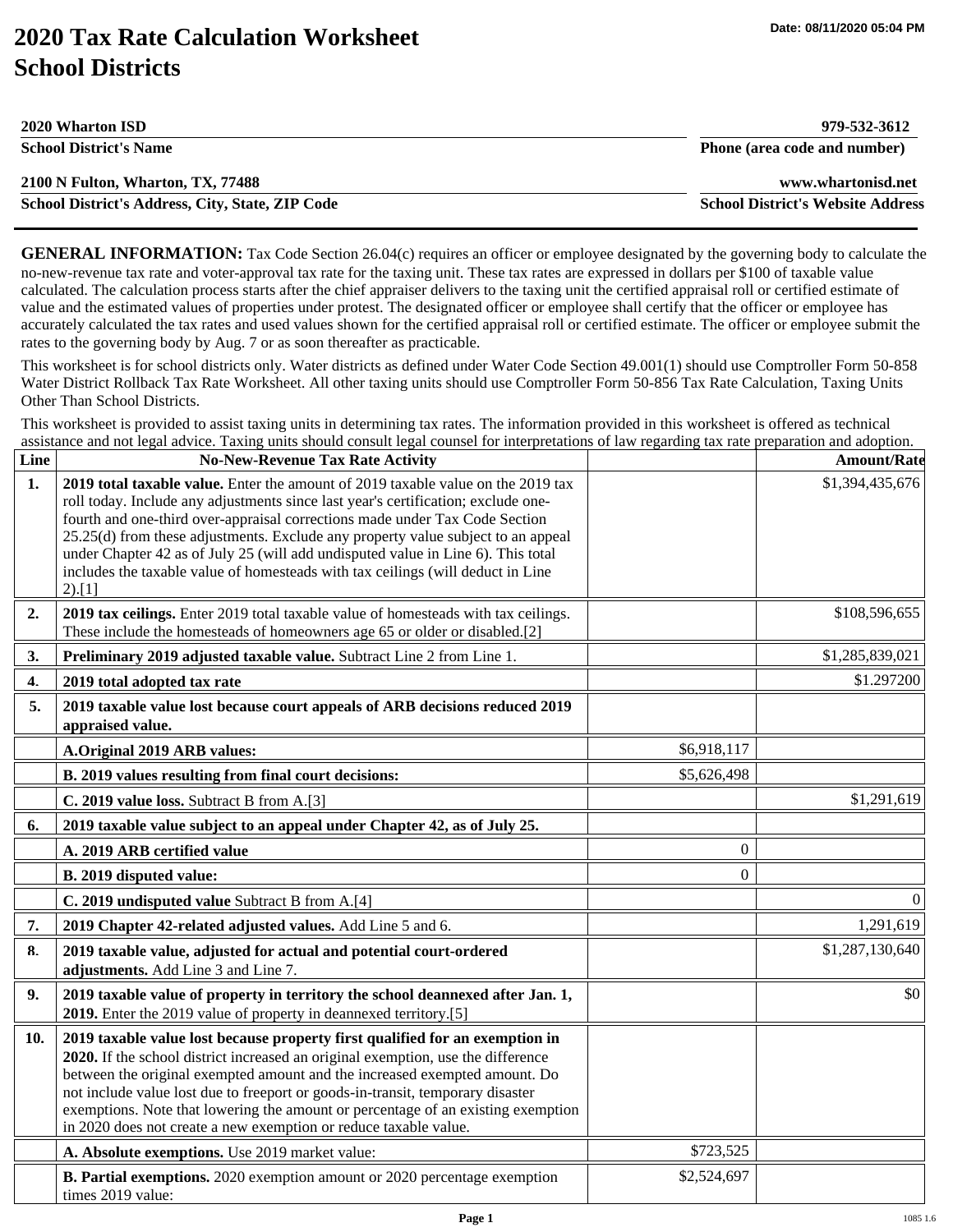|     | C. Value loss. Add A and B.[6]                                                                                                                                                                                                                                                                                                                                                                                                                                                                                                                                                                                                                                                                                                          |                 | \$3,248,222     |
|-----|-----------------------------------------------------------------------------------------------------------------------------------------------------------------------------------------------------------------------------------------------------------------------------------------------------------------------------------------------------------------------------------------------------------------------------------------------------------------------------------------------------------------------------------------------------------------------------------------------------------------------------------------------------------------------------------------------------------------------------------------|-----------------|-----------------|
| 11. | 2019 taxable value lost because property first qualified for agricultural<br>appraisal (1-d or 1-d-1), timber appraisal, recreational/scenic appraisal or<br>public access airport special appraisal in 2020. Use only properties that<br>qualified in 2020 for the first time; do not use properties that qualified in 2019.                                                                                                                                                                                                                                                                                                                                                                                                           |                 |                 |
|     | A. 2019 market value:                                                                                                                                                                                                                                                                                                                                                                                                                                                                                                                                                                                                                                                                                                                   | \$4,823,509     |                 |
|     | B. 2020 productivity or special appraised value:                                                                                                                                                                                                                                                                                                                                                                                                                                                                                                                                                                                                                                                                                        | \$601,339       |                 |
|     | C. Value loss. Subtract B from A.[7]                                                                                                                                                                                                                                                                                                                                                                                                                                                                                                                                                                                                                                                                                                    |                 | \$4,222,170     |
| 12. | Total adjustments for lost value. Add Lines 9, 10C and 11C.                                                                                                                                                                                                                                                                                                                                                                                                                                                                                                                                                                                                                                                                             |                 | \$7,470,392     |
| 13. | 2019 adjusted taxable value. Subtract Line 12 from Line 8.                                                                                                                                                                                                                                                                                                                                                                                                                                                                                                                                                                                                                                                                              |                 | \$1,279,660,248 |
| 14. | Adjusted 2019 taxes. Multiply Line 4 by Line 13 and divide by \$100.                                                                                                                                                                                                                                                                                                                                                                                                                                                                                                                                                                                                                                                                    |                 | \$16,599,752    |
| 15. | Taxes refunded for years preceding tax year 2019. Enter the amount of taxes<br>refunded by the district for tax years preceding tax year 2019. Types of refunds<br>include court decisions, Tax Code Section 25.25(b) and (c) corrections and Tax<br>Code Section 31.11 payment errors. Do not include refunds for tax year 2019. This<br>line applies only to tax years preceding tax year 2019.[8]                                                                                                                                                                                                                                                                                                                                    |                 | \$5,831         |
| 16. | Adjusted 2019 levy with refunds Add Lines 14 and 15.[9] Note: If the governing<br>body of the school district governs a junior college district in a county with a<br>population of more than two million, subtract the amount of taxes the governing<br>body dedicated to the junior college district in 2019 from the result.                                                                                                                                                                                                                                                                                                                                                                                                         |                 | \$16,605,583    |
| 17. | Total 2020 taxable value on the 2020 certified appraisal roll today. This value<br>includes only certified values and includes the total taxable value of homesteads<br>with tax ceilings (will deduct in Line 19). These homesteads include homeowners<br>age 65 or older or disabled.[10]                                                                                                                                                                                                                                                                                                                                                                                                                                             |                 |                 |
|     | A. Certified values.[11]                                                                                                                                                                                                                                                                                                                                                                                                                                                                                                                                                                                                                                                                                                                | \$1,360,485,856 |                 |
|     | B. Pollution control and energy storage exemption: Deduct the value of<br>property exempted for the current tax year for the first time as pollution control or<br>energy storage system property:                                                                                                                                                                                                                                                                                                                                                                                                                                                                                                                                      | \$0             |                 |
|     | C. Total value. Subtract B from A.                                                                                                                                                                                                                                                                                                                                                                                                                                                                                                                                                                                                                                                                                                      |                 | \$1,360,485,856 |
| 18. | Total value of properties under protest or not included on certified appraisal<br>roll.[12]                                                                                                                                                                                                                                                                                                                                                                                                                                                                                                                                                                                                                                             |                 |                 |
|     | A. 2020 taxable value of properties under protest. The chief appraiser certifies a<br>list of properties still under ARB protest. The list shows the appraisal district's<br>value and the taxpayer's claimed value, if any, or an estimate of the value if the<br>taxpayer wins. For each of the properties under protest, use the lowest of these<br>values. Enter the total value under protest.[13]                                                                                                                                                                                                                                                                                                                                 | \$872,749       |                 |
|     | B. 2020 value of properties not under protest or included on certified<br>appraisal roll. The chief appraiser gives school districts a list of those taxable<br>properties that the chief appraiser knows about but are not included in the appraisal<br>roll certification. These properties are also not on the list of properties that are still<br>under protest. On this list of properties, the chief appraiser includes the market<br>value, appraised value and exemptions for the preceding year and a reasonable<br>estimate of the market value, appraised value and exemptions for the current year.<br>Use the lower market, appraised or taxable value (as appropriate). Enter the total<br>value not on the roll. $[14]$ | \$0             |                 |
|     | C. Total value under protest or not certified:. Add A and B.                                                                                                                                                                                                                                                                                                                                                                                                                                                                                                                                                                                                                                                                            |                 | \$872,749       |
| 19. | 2020 tax ceilings Enter 2020 total taxable value of homesteads with tax ceilings.<br>These include the homesteads of homeowners age 65 or older or disabled.[15]                                                                                                                                                                                                                                                                                                                                                                                                                                                                                                                                                                        |                 | \$121,130,820   |
| 20. | 2020 total taxable value. Add Lines 17C and 18C. Subtract Line 19.                                                                                                                                                                                                                                                                                                                                                                                                                                                                                                                                                                                                                                                                      |                 | \$1,240,227,785 |
| 21. | Total 2020 taxable value of properties in territory annexed after Jan. 1, 2019.<br>Include both real and personal property. Enter the 2020 value of property in<br>territory annexed by the school district.                                                                                                                                                                                                                                                                                                                                                                                                                                                                                                                            |                 | \$0             |
| 22. | Total 2020 taxable value of new improvements and new personal property<br>located in new improvements. New means the item was not on the appraisal roll<br>in 2019. An improvement is a building, structure, fixture or fence erected on or<br>affixed to land. New additions to existing improvements may be included if the<br>appraised value can be determined. New personal property in a new improvement                                                                                                                                                                                                                                                                                                                          |                 | \$4,661,808     |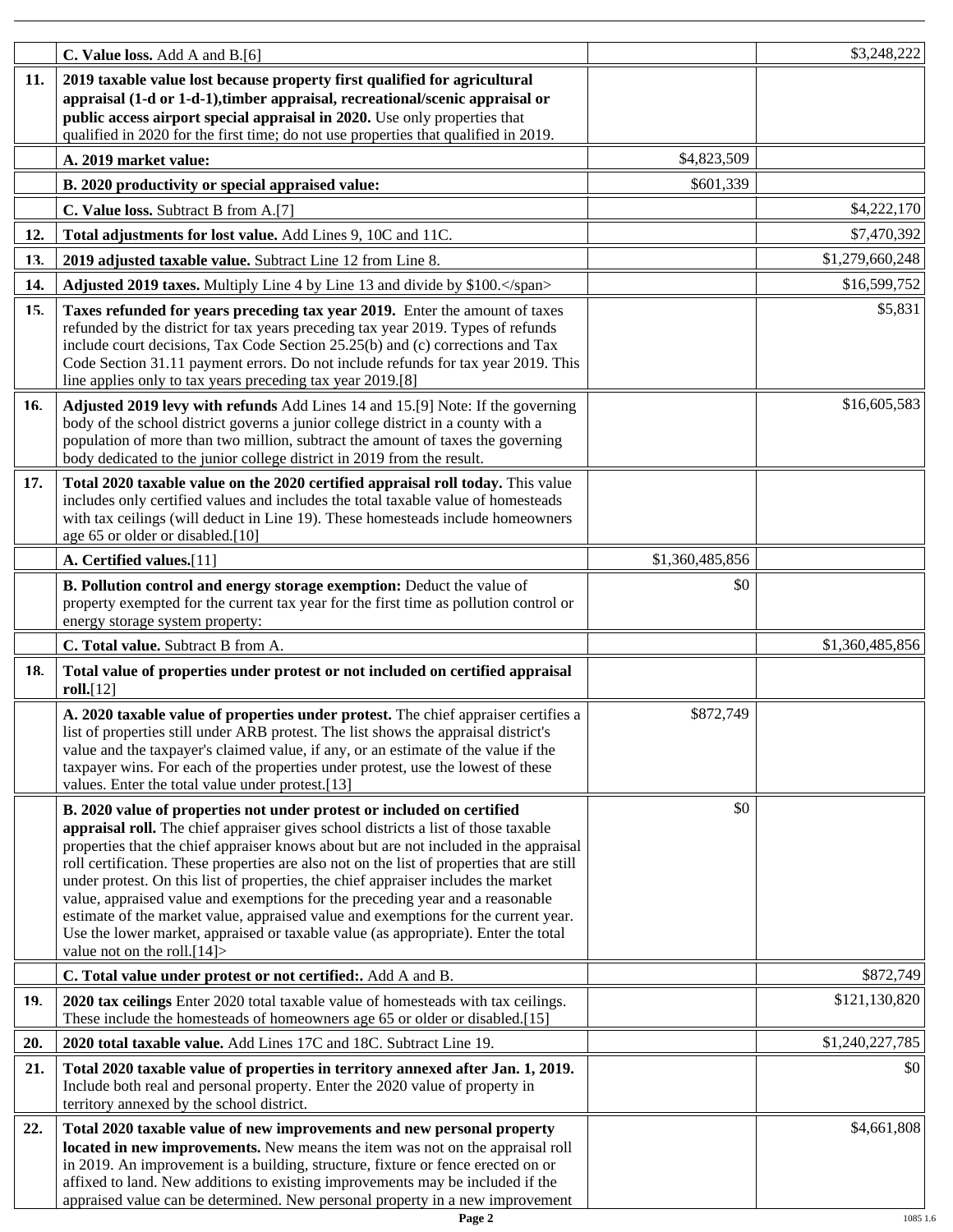|     | a new improvement.                                                  | must have been brought into the school district after Jan. 1, 2019, and be located in |                  |
|-----|---------------------------------------------------------------------|---------------------------------------------------------------------------------------|------------------|
| 23. | Total adjustments to the 2020 taxable value. Add Lines 21 and 22.   |                                                                                       | \$4,661,808      |
| 24. | Adjusted 2020 taxable value. Subtract Line 23 from Line 20.         |                                                                                       | \$1,235,565,977  |
| 25. | 2020 NNR tax rate. Divide Line 16 by Line 24 and multiply by \$100. |                                                                                       | \$1.343960/\$100 |
|     | [1]Tex. Tax Code Section                                            | [2] Tex. Tax Code Section                                                             |                  |
|     | [3]Tex. Tax Code Section                                            | [4] Tex. Tax Code Section                                                             |                  |
|     | [5] Tex. Tax Code Section                                           | [6]Tex. Tax Code Section                                                              |                  |
|     | [7] Tex. Tax Code Section                                           | [8] Tex. Tax Code Section                                                             |                  |
|     | [9]Tex. Tax Code Section                                            | [10]Tex. Tax Code Section                                                             |                  |
|     | [11]Tex. Tax Code Section                                           | [12]Tex. Tax Code Section                                                             |                  |
|     | [13]Tex. Tax Code Section                                           | [14]Tex. Tax Code Section                                                             |                  |

**[15]Tex. Tax Code Section**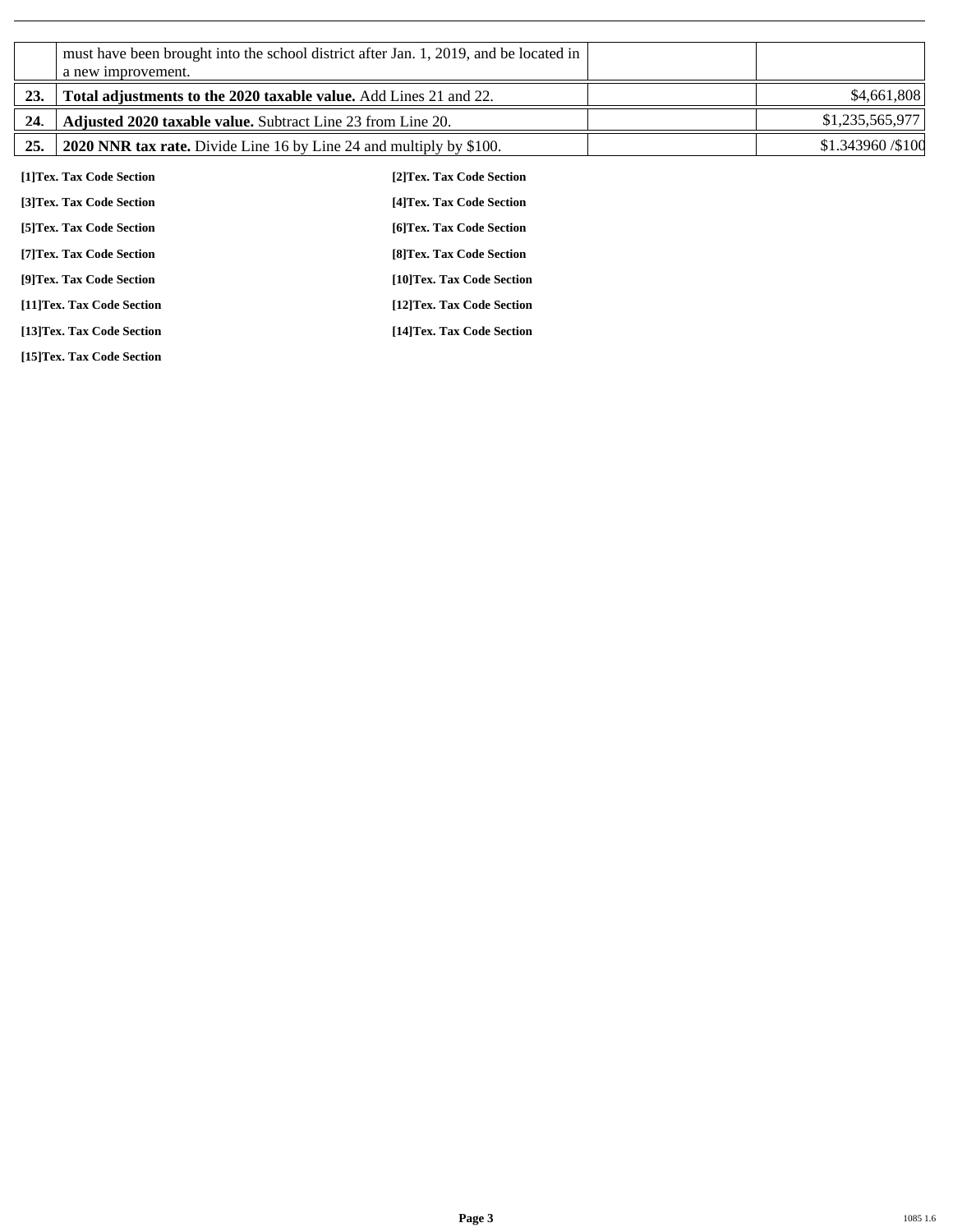| Line | <b>Voter Approval Tax Rate Activity</b>                                                                                                                                                                                                                                                                                                    |           | <b>Amount/Rate</b> |
|------|--------------------------------------------------------------------------------------------------------------------------------------------------------------------------------------------------------------------------------------------------------------------------------------------------------------------------------------------|-----------|--------------------|
| 26.  | 2020 maximum compressed tax rate (MCR). TEA will publish compression<br>rates based on district and statewide property value growth. Enter the school<br>district's maximum compressed rate based on guidance from the TEA.[25]                                                                                                            |           | \$.916400          |
| 27.  | 2020 enrichment tax rate (DTR). Enter the greater of A and B.[26]                                                                                                                                                                                                                                                                          |           | \$.086400          |
|      | A. Enter the district's 2019 DTR, minus any required reduction under Education<br>Code Section 48.202(f)                                                                                                                                                                                                                                   | \$.086400 |                    |
|      | B. Enter \$.05 per \$100 of taxable value, if governing body of school district adopts<br>\$0.05 by unanimous vote.<br>If not adopted by unanimous vote, enter \$0.04 per \$100. [27]                                                                                                                                                      | \$.006400 |                    |
| 28.  | 2020 maintenance and operations (M&O) tax rate (TR). Add Lines 26 and 27.<br>Note: M&O tax rate may not exceed the sum of \$0.17 and the product of the state<br>compression percentage multiplied by \$1.00. [28]                                                                                                                         |           | \$1.002800         |
| 29.  | Total 2020 debt to be paid with property tax revenue.                                                                                                                                                                                                                                                                                      |           |                    |
|      | Debt means the interest and principal that will be paid on the debts that:<br>(1) Are paid by property taxes;<br>(2) Are secured by property taxes;<br>(3) Are scheduled for payment over a period longer than one year; and<br>(4) Are not classified in the school district's budget and M&O expenses.                                   |           |                    |
|      | A. Debt includes contractual payments to the other school districts that have<br>incurred debt on behalf of this school district, if those debts meet the four<br>conditions above. Include only amounts that will be paid from property tax<br>revenue. Do not include appraisal district budget paymetns.<br>Enter debt amount:          | 3,517,911 |                    |
|      | B. Subtract unencumbered fund amount used to reduce total debt.                                                                                                                                                                                                                                                                            | $\theta$  |                    |
|      | C. Subtract state aid received for paying principal and interest on debt for<br>facilities through the existing debt allotment program and/or instructional facilities<br>allotment program.                                                                                                                                               | $\Omega$  |                    |
|      | D. Adjust debt: Subtract B from C and from A.                                                                                                                                                                                                                                                                                              |           | 3,517,911          |
| 30.  | Certified 2019 excess debt collections. Enter the amount certified by the<br>collector.[29]                                                                                                                                                                                                                                                |           | $\Omega$           |
| 31.  | Adjusted 2020 debt. Subtract line 30 from line 29D.                                                                                                                                                                                                                                                                                        |           | 3,517,911          |
| 32.  | 2020 anticipated collection rate. If the anticipated rate in A is lower than actual<br>rates in B, C and D, enter the lowest rate from B, C and D. If the anticipated rate in<br>A is higher than at least one of the rates in the prior three years, enter the rate from<br>A. Note that the rate can be greater than 100%.[30]           |           | 100.00 %           |
|      | A. Enter the 2020 anticipated collection rate certified by the collector. [31]                                                                                                                                                                                                                                                             | 100.00 %  |                    |
|      | <b>B.</b> Enter the 2019 actual collection rate                                                                                                                                                                                                                                                                                            | 93.00 %   |                    |
|      | C. Enter the 2018 actual collection rate                                                                                                                                                                                                                                                                                                   | 110.00 %  |                    |
|      | <b>D.</b> Enter the 2017 actual collection rate                                                                                                                                                                                                                                                                                            | 86.00 %   |                    |
| 33.  | 2020 debt adjusted for collections. Divide Line 31 by Line 32. Note: If the<br>governing body of the school district governs a junior college district in a county<br>with a population of more than two million, add the amount of taxes the governing<br>body proposes to dedicate to the junior college district in 2020 to the result. |           | 3,517,911          |
| 34.  | 2020 total taxable value. Enter the amount on Line 20 of the No-New-Revenue<br>Tax Rate Worksheet.                                                                                                                                                                                                                                         |           | 1,240,227,785      |
| 35.  | 2020 debt rate. Divide Line 33 by Line 34 and multiply by \$100.                                                                                                                                                                                                                                                                           |           | 0.28365            |
| 36.  | 2020 voter-approval tax rate. Add Lines 28 and 36.<br>If the school district received distributions from an equalization tax imposed under<br>former Chapter 18, Education code, add teh NNR tax rate as of the date of the<br>county unit system's abolition to the sum of Lines 28 and 36 [32]                                           |           | 1.28645            |